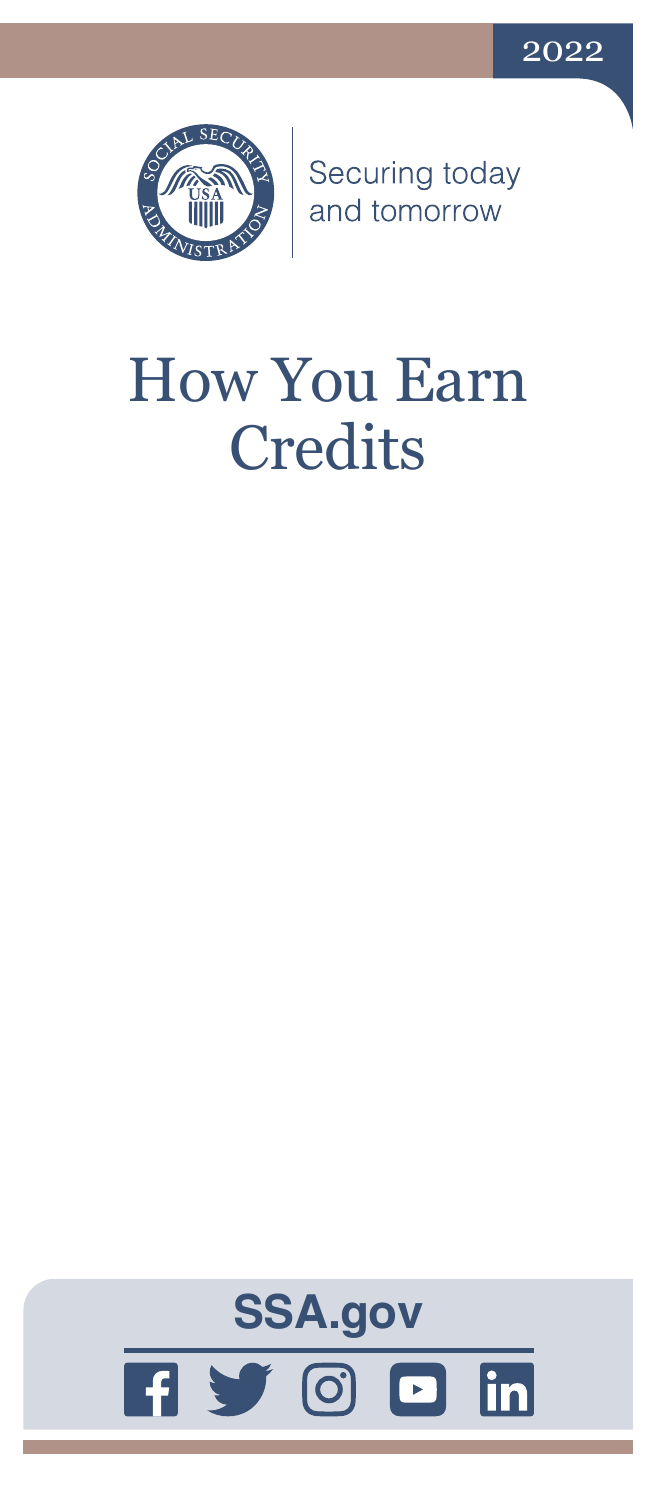You qualify for Social Security benefits by earning Social Security credits when you work in a job and pay Social Security taxes.

We base Social Security credits on the amount of your earnings. We use your earnings and work history to determine your eligibility for retirement or disability benefits or your family's eligibility for survivors benefits when you die.

In 2022, you receive one credit for each \$1,510 of earnings, up to the maximum of four credits per year.

Each year the amount of earnings needed for credits goes up slightly as average earnings levels increase. The credits you earn remain on your Social Security record even if you change jobs or have no earnings for a while.

### Special rules for some jobs

Special rules for earning Social Security coverage apply to certain types of work.

If you are self-employed, you earn Social Security credits the same way employees do (one credit for each \$1,510 in net earnings, but no more than four credits per year). Special rules apply if you have net annual earnings of less than \$400. For more information, read *[If You Are Self-Employed](https://www.ssa.gov/pubs/EN-05-10022.pdf)* [\(Publication No. 05-10022\)](https://www.ssa.gov/pubs/EN-05-10022.pdf).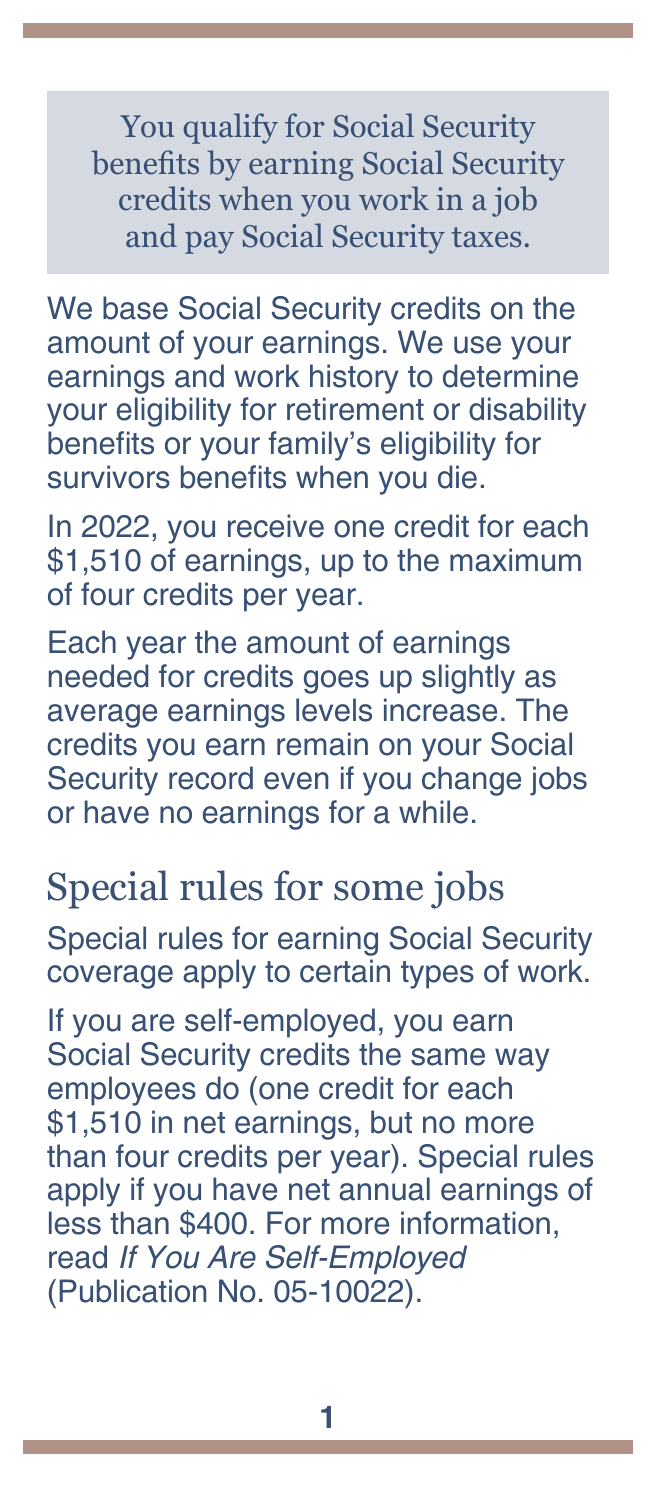If you are in the military, you earn Social Security credits the same way civilian employees do. You may also get additional earnings credits under certain conditions. For more information, read *[Military Service and Social Security](https://www.ssa.gov/pubs/EN-05-10017.pdf)* [\(Publication No. 05-10017\)](https://www.ssa.gov/pubs/EN-05-10017.pdf).

We also have special rules about how you earn credits for other kinds of work. Some of these jobs are:

- Domestic work.
- Farm work.
- Work for a nonprofit or religious organization that does not pay Social Security taxes.

Contact us if you have a question about how you earn credits in your job.

## How long you must work to qualify for Social Security

The number of credits you need to be eligible for benefits depends on your age and the type of benefit.

#### **Retirement benefits**

Anyone born in 1929 or later needs 10 years of work (40 credits) to be eligible for retirement benefits.

#### **Disability benefits**

How many credits you need for disability benefits depends on how old you are when your disability began.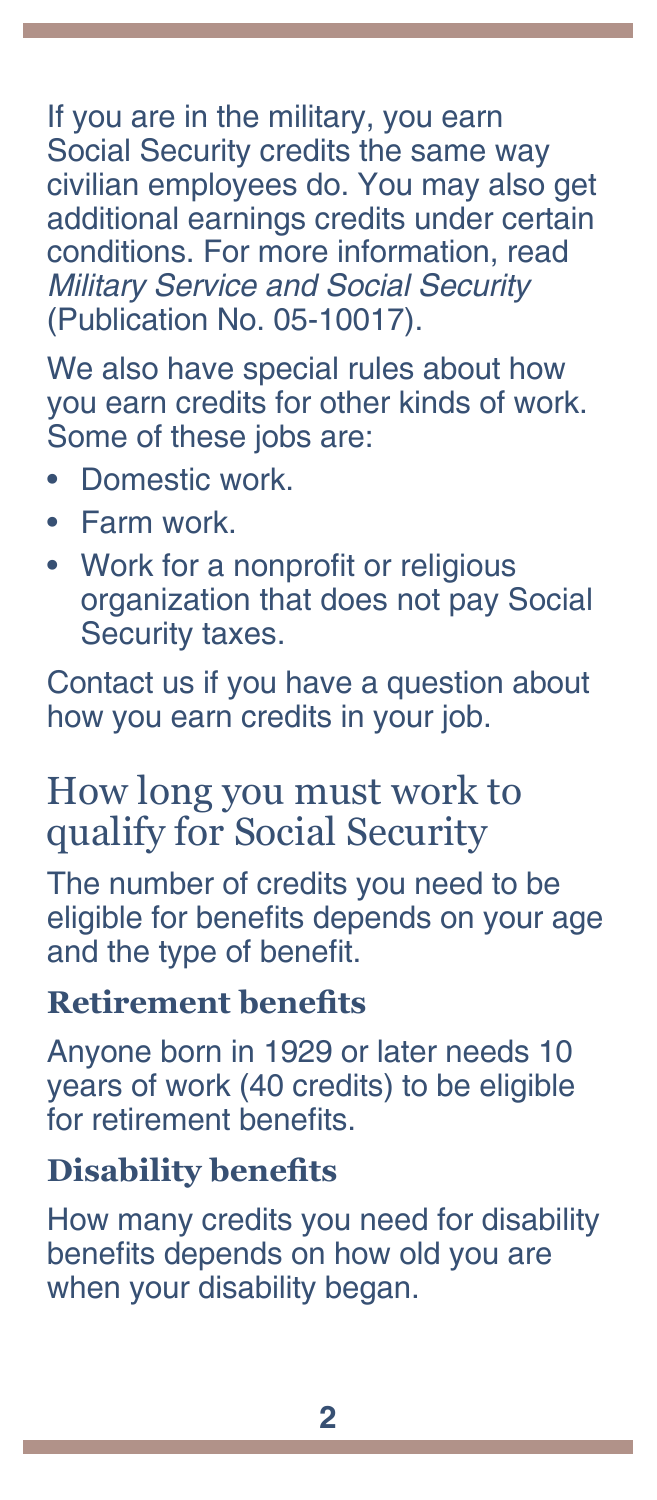- If you develop a qualifying disability before age 24, you generally need 1½ years of work (six credits) in the three years before your disability began.
- If you are between ages 24 through 30, you generally need credits for half of the time between age 21 and the time your disability began.
- A person with a qualifying disability at age 31 or older, generally needs at least 20 credits in the 10 years immediately before their disability began. The following table shows examples of how many credits you would need if you develop a disability at various selected ages. This table does not cover all situations.

| <b>Developed</b><br>disability<br>at age | <b>Credits</b><br>needed | <b>Years of</b><br>work       |
|------------------------------------------|--------------------------|-------------------------------|
| 31 through 42                            | 20                       | 5                             |
| 44                                       | 22                       | 5 <sub>2</sub>                |
| 46                                       | 24                       | 6                             |
| 48                                       | 26                       | $6\frac{1}{2}$                |
| 50                                       | 28                       | 7                             |
| 52                                       | 30                       | 7 <sup>1</sup> / <sub>2</sub> |
| 54                                       | 32                       | 8                             |
| 56                                       | 34                       | $8\frac{1}{2}$                |
| 58                                       | 36                       | 9                             |
| 60                                       | 38                       | $9\frac{1}{2}$                |
| 62 or older                              | 40                       | 10                            |

#### **Survivors benefits**

When a person who has worked and paid Social Security taxes dies, certain members of the family may be eligible for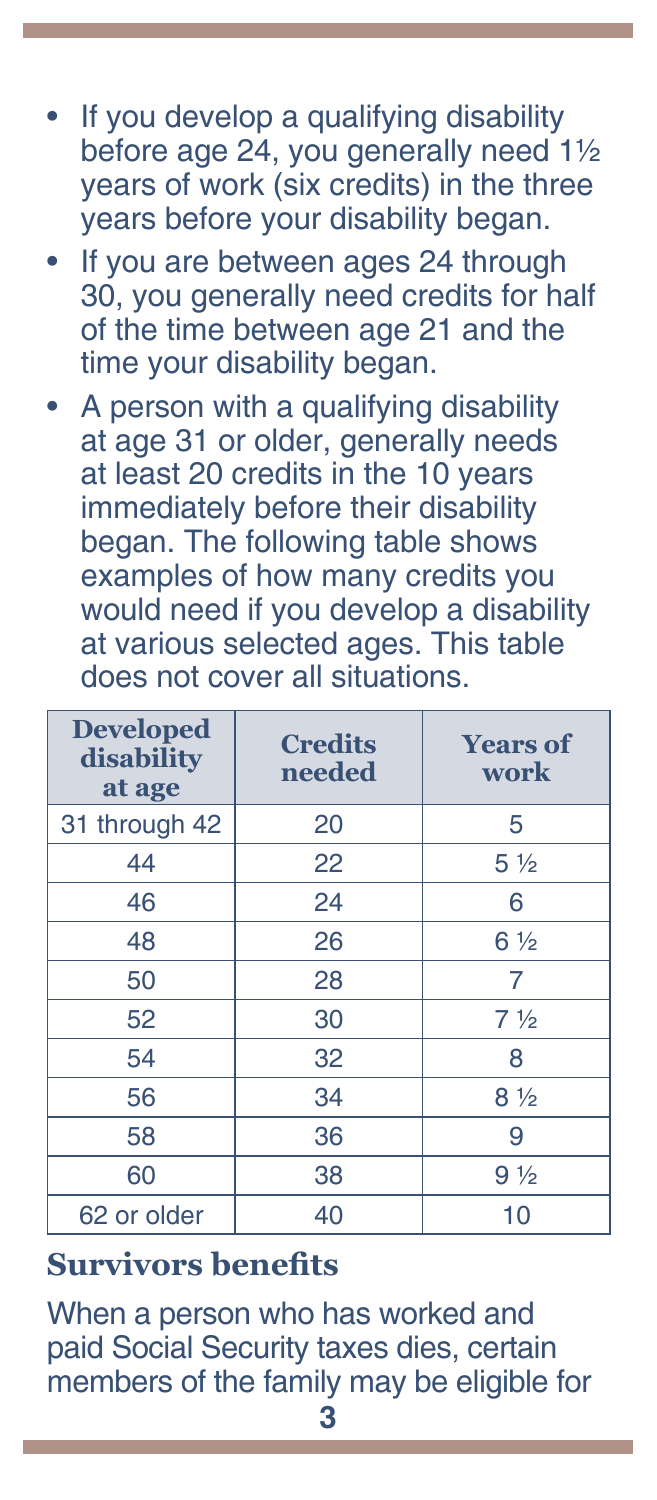survivors benefits. Up to 10 years of work are required to be eligible for benefits, depending on the person's age at the time of death. Survivors of very young workers may be eligible if the deceased worker was employed for 1½ years during the three years before his or her death.

Social Security survivors benefits can be paid to:

- A widow or widower full benefits at full retirement age, or reduced benefits as early as age 60.
- A widow or widower with a qualifying disability — as early as age 50.
- A widow or widower of any age who takes care of the deceased's child who is younger than age 16 or has a qualifying disability, and receiving Social Security benefits.
- Divorced spouses under certain conditions.
- Unmarried children younger than age 18, or up to age 19 if they attend elementary or secondary school full time. Under certain circumstances, benefits can be paid to stepchildren, grandchildren, or adopted children.
- Children who developed a qualifying disability before age 22 and whose condition(s) remains the same.
- Dependent parents age 62 or older.

Contact us if you need more information about your family's situation.

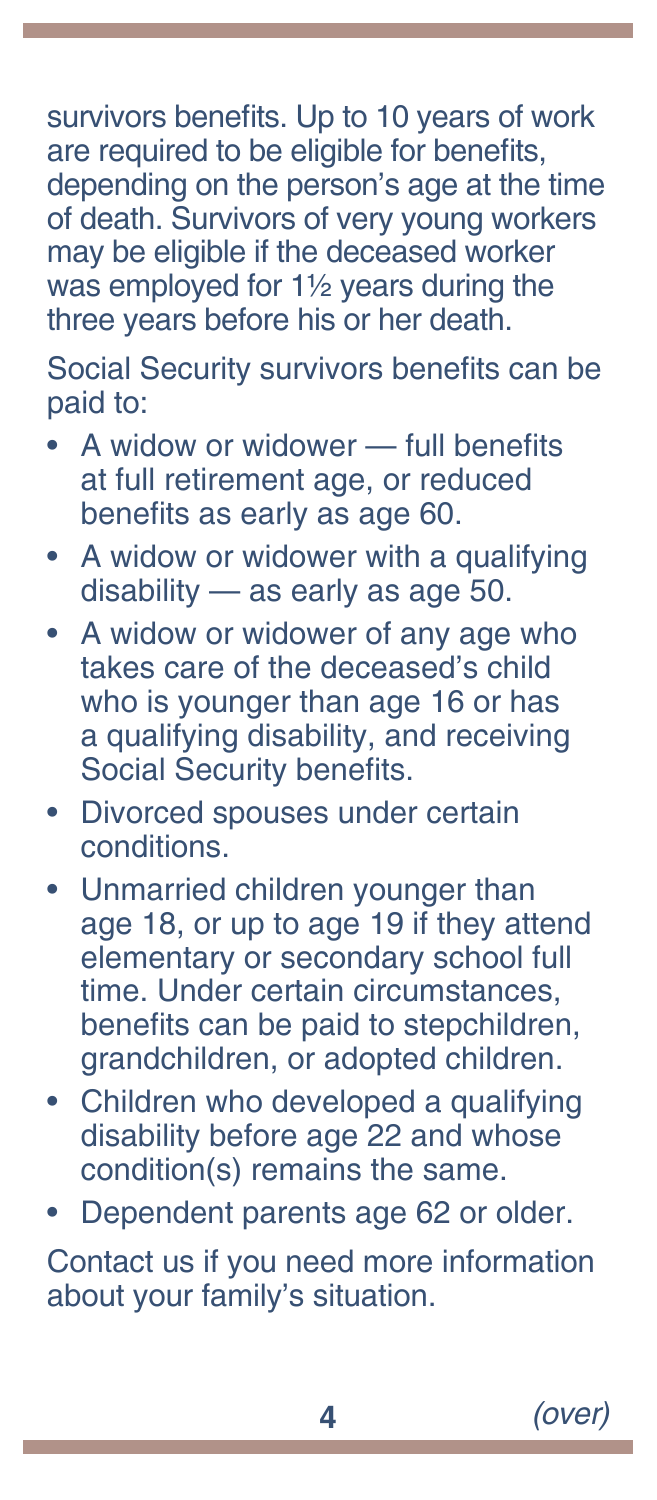#### **Medicare**

The Social Security credits you earn also count toward eligibility for Medicare when you reach age 65. You may be eligible for Medicare at an earlier age if you get disability benefits for 24 months or more. Those who have permanent kidney failure or get disability benefits because of amyotrophic lateral sclerosis (Lou Gehrig's disease) do not have to wait 24 months to receive Medicare coverage. Your dependents or survivors may also be eligible for Medicare at age 65 or earlier if they have a qualifying disability. People who have permanent kidney failure and need kidney dialysis or a kidney transplant may be eligible for Medicare at any age based on a spouse's or parent's earnings as well as their own. If you would like more information about Medicare, read *Medicare* [\(Publication No. 05-10043\)](https://www.ssa.gov/pubs/EN-05-10043.pdf).

## Not every kind of work counts toward Social Security benefits

Not all employees work in jobs covered by us. Examples of some of these employees are:

- Most federal employees hired before 1984. Since January 1, 1983, all federal employees have paid the Medicare hospital insurance part of the Social Security tax.
- Railroad employees with more than 10 years of service.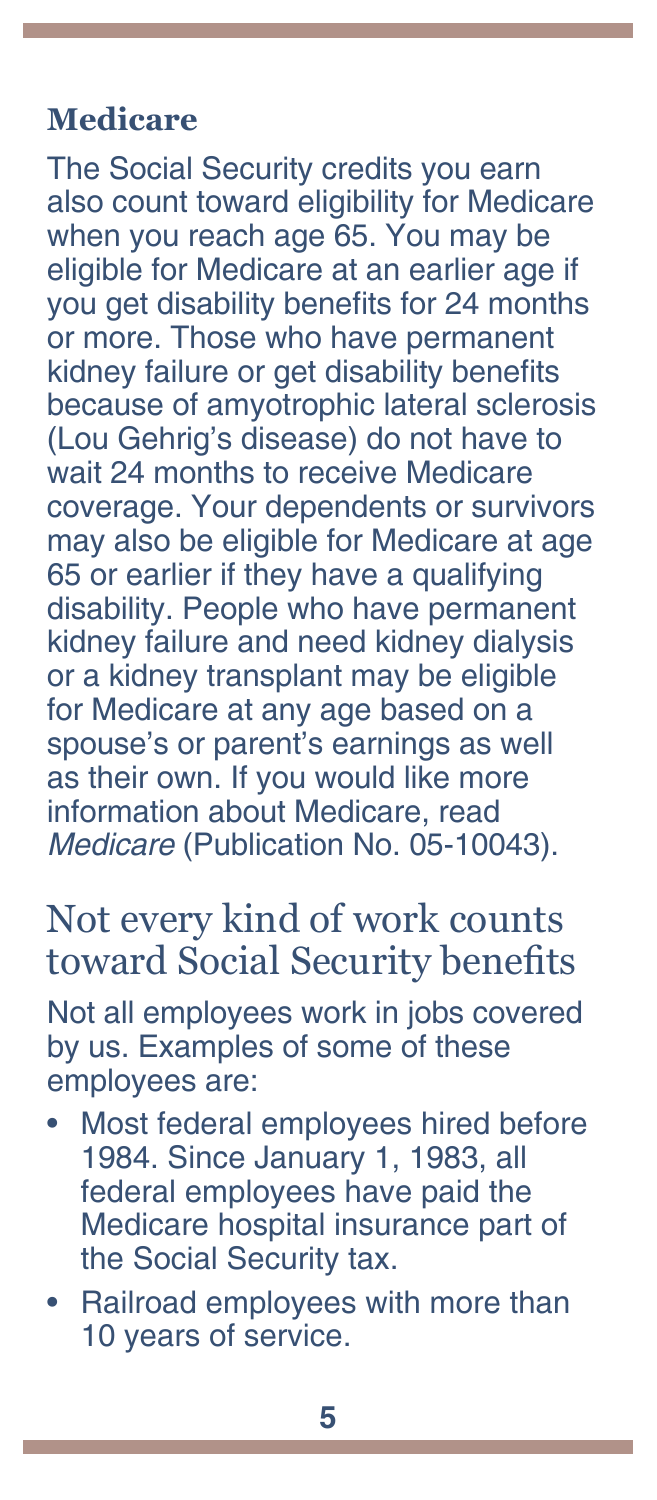- Employees of some state and local governments that chose not to participate in Social Security.
- Children younger than age 21 who do household chores for a parent (except a child age 18 or older who works in the parent's business).

## Make sure your records are accurate

Each year, your employer sends a copy of your W-2 (Wage and Tax Statement) to us. We compare your name and Social Security number (SSN) on the W-2 with our records. Your earnings shown on the W-2 are recorded on your permanent earnings record. Your earnings record is what we use to figure whether you can get future benefits and the benefit amount.

Your name and SSN on your Social Security card must agree with the information on your employer's payroll records and W-2. Protect your future benefits by making sure both records are correct. Tell your employer if your name or SSN is incorrect on the employer's record. If your Social Security card is not correct, contact any Social Security office.

## Contacting Social Security

The most convenient way to do business with us is to visit *[www.ssa.gov](https://www.ssa.gov)* to get information and use our online services. There are several things you can do